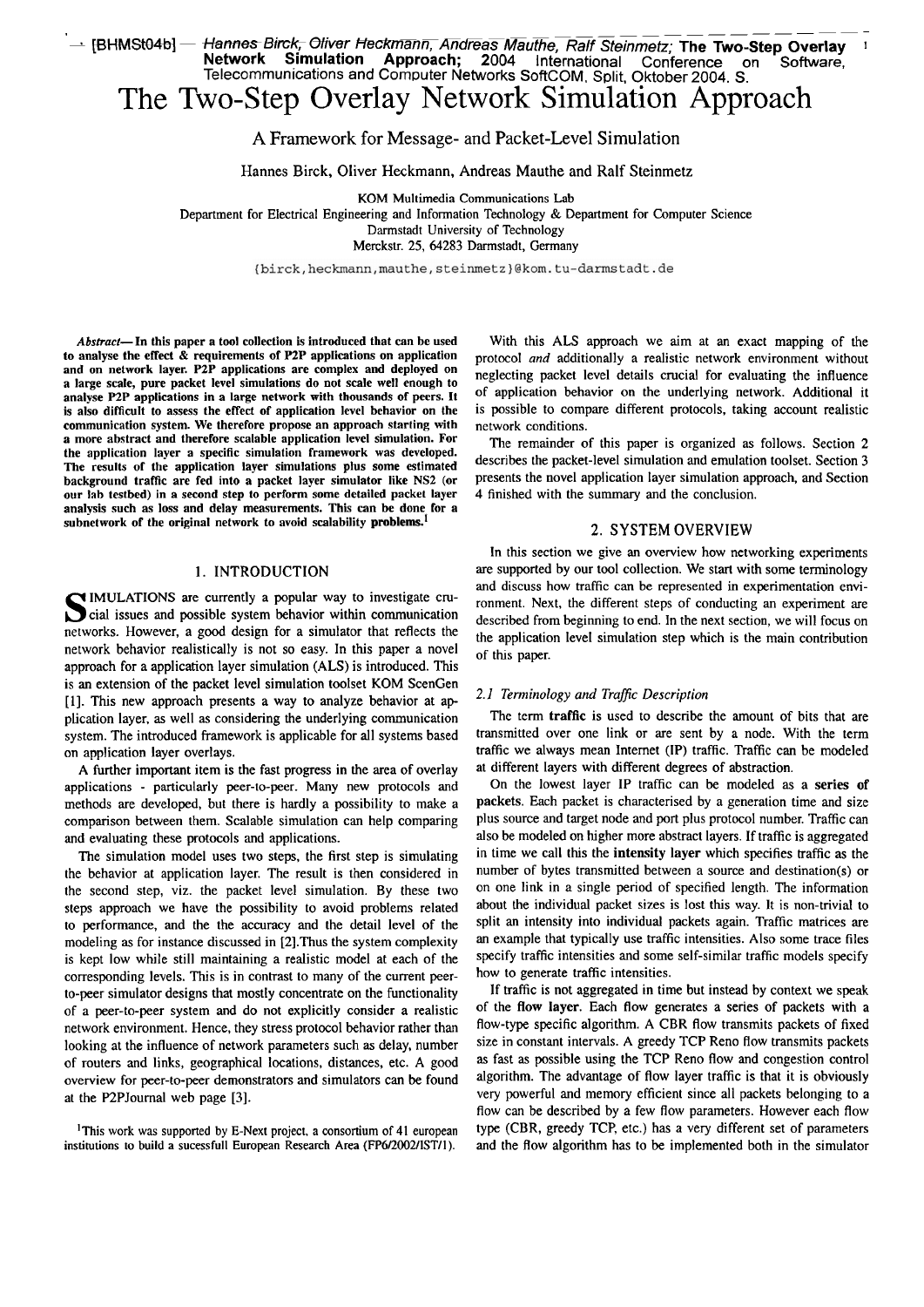and traffic emulator. All flows have a start time and a nodelport pair. The greedy TCP source has the following additional parameters: Packet size, Amount of data to be transferred and TCP algorithm *parameters.* 

The next highest layer is the session Iayer. A session consists of a number of closely related flows or intensities. A simple IP telephony session for example might contain a number of CBR flows following each other with switching directions. A session can be seen as the runtime instance of one application.

The highest layer - the application mix Iayer - models how many sessions of which traffic model respective application are generated in one edge node (e.g. 40 IP Telephony, 20 Peer-to-Peer and 100 **WWW** sessions). The application mix is specified in the node & link property step (see below).

Our application level simulation framework (see Section 3) breaks the application mix layer information down to session and flow information.

In network simulation computer models of real network components are used to estimate the behavior of the network to some input considering to typical networking parameters such as loss, delay, throughput. Network simulators like NS2 [4], JavaSim [SI, OpNet *[6]*  etc. are uses for network simulation. Our presented approach currently uses NS2 for packet level simulations and our own framework for the application level simulations (see Section 3). Contrary to simulations, in a real-world or a testbed experiment the behavior of a network to specific input is obsewed based on measurements made in a real physically existing computer network, either a testbed, research network or production network.

#### *2.2 Conducring an Experiment*



*Figure 1 – Conducting a Network Experiment* 

Figure 1 shows the different steps of conducting a network experiment. First a topology is created either manually or automatically. To support this, we offer a library of red-world topologies [7] and a converter for different topology generators like TIERS [8], BRITE [9], [10], GT-ITM [11] and Inet [12]. Topologies can also be created with a special GUI. See also Section 3.1.

It has been also investigated how to choose the parameters of the topology generators in order to obtain realistic topologies. The results show that the topology generators above can indeed produce realistic topologies with respect to outdegree distribution, the hop-plot and some other metrics.

Next, the properties of the links and nodes are set manually or automatically. These properties include . Delay of a link

- 
- Delay of a link<br>• Bandwidth of a link
- Bandwidth of a link<br>• Bandwidth of a link<br>• Queueing algorithm and queue size of a link • Bandwidth of a link<br>• Queueing algorithm and que<br>• Traffic properties of a node
- 

These properties can be set automatically with a script or manually using the GUI mentioned above.

In the next step we run the application level simulation that is described in detail in Section 3. It uses the topology and traffic information to simulate the application behaviour on that topology. Currently this step focuses on simulating the behaviour of P2P applications but other applications could be supported as well. This step generates flows and sessions that represent realistic P2P traffic. For some experiments this might be everything the researcher is interested in, in that case the experiment can stop after this step. Otherwise background traffic is added in the next step to run network level experiments (simulation or testbed experiment) later on. For adding background traffic we implemented some smaller traffic models, for exarnple an aggregated **WWW** model based on the traffic generator of Kramer [13].

After the traffic generation steps are completed, the resulting experiment setup is exported. During the export a plausibility check can be run which checks parameters critical for the experiment for plausibility. An example would **be** estimating the bandwidth necessary for the generated traffic and comparing it with the available bandwidth. We implemented two algorithms to estimate the used bandwidth, one uses fixed rates for the TCP connections and given<sup>2</sup> loss probabilites while the other one is more sophisticated and based on M/M/l queues and the TCP formula [14]. If much more bandwidth is needed than offered the operator might want to change the scenario parameters before investing time in the actual simulation or testbed experiment. After the plausibility check the scenario is exported to NS2 and/or the testbed:

The NS2 export module can automatically create an OTcl file for NS2 called *run.fcl* that sets up the topology and the traffic sources and starts them. To allow the user to finetune the setup process for his needs we do not directly configure NS2 in the *run.tcl* script but instead call setup functions that are defined in a second OTcl file *headectcl.* Usually, the operator only **has** to adapt the *headectcl* to his specific scenarios needs while the *run.tcl* file can be generated automaticaily and does not have **to** be changed.

The testbed export module is written for the testbed of our lab that consists of 24 FreeBSD routers. It can be easily adapted to similar testbeds. The export module of the scenario generator creates a number of configuration files and scripts. When the masterscript is started it sets up the testbed completely automatic. When a second script is started the experiment is also started automatically.

First SSH host keys on the machines are exchanged. Next the DNS and DHCP server on the control machine are configured and restarted, then all machines in the testbed are rebooted. The IP addresses of their interfaces are distributed by the DHCP server, the DNS server allows us to address the machines with the same names as in the scenario file. Next the switch is configured automatically, VLANs are set up to represent the links of the topology. Unused network interfaces are put into dummy VLANS. Because VLAN headers will be added to every packet we had to modify the Ethernet network drivers because otherwise full-size ethemet packets could not be sent. We use a shortest path algorithm to calculate the routes and set up static routing in all nodes. After that ALTQ [15] and dummynet [15] configuration files are distributed to all nodes and ALTQ is started. ALTQ is a traffic management software that enables certain QoS mechanisms on PC-based routers. Dumrnynet can be used to emulate a wide variety of network conditions by applying bandwidth and queue size limitations and emulate delays and losses. Then the configuration files for the traffic emulator tool written introduced in **[16]** are distnbuted to all nodes and can be started automatically. The

<sup>2</sup>Estimated by the experimenter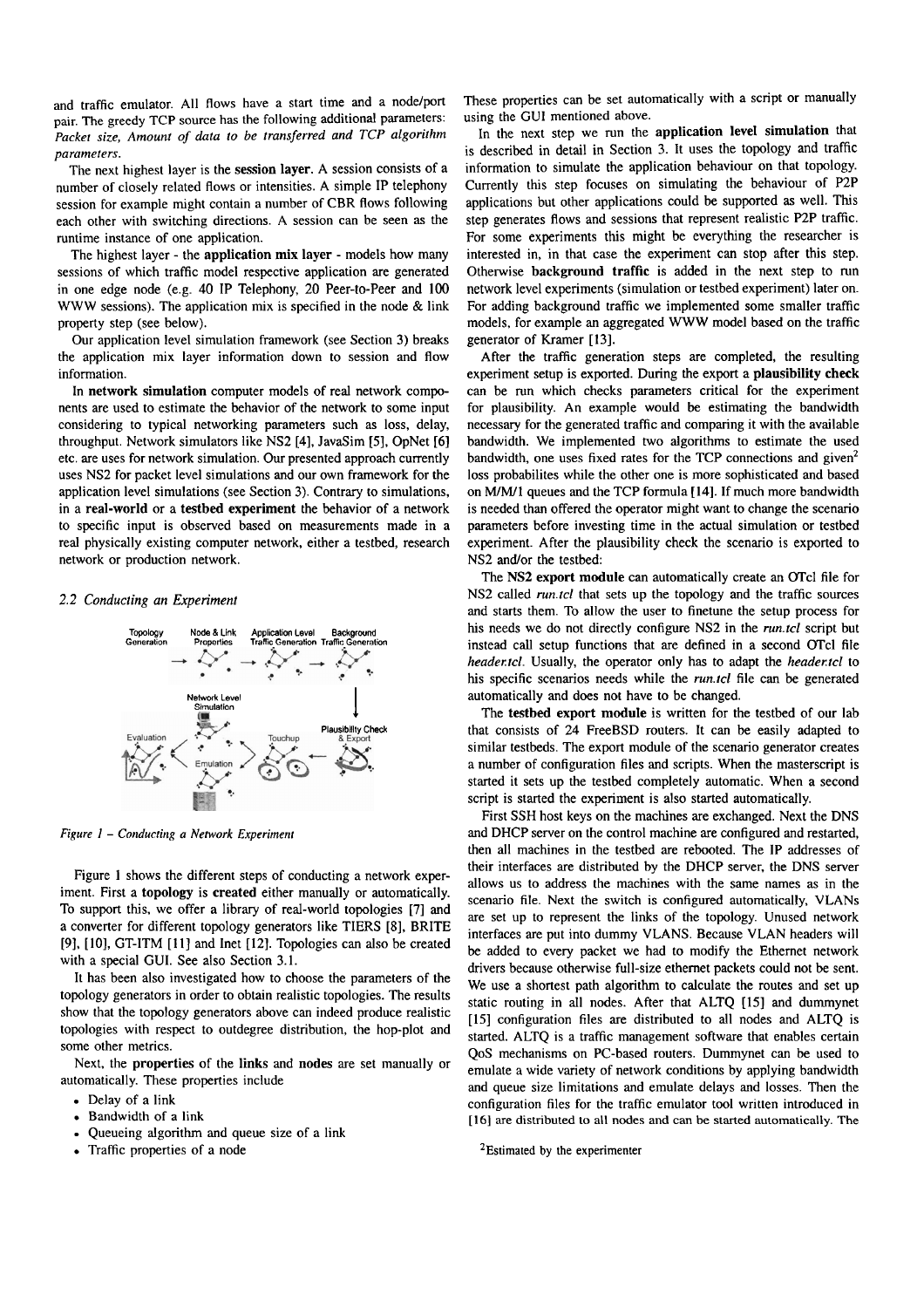clocks of our testbed machines are synchronized by a GPS receiver.

After the export step the packet level simulation or testbed experiment can be started and evaluated.

## 3. THE APPLICATION LAYER SIMULATION

In this section the Application Layer Simulation (ALS) step is described in more detail. In this step application messages instead of **P** packets are analyzed. Every message has a well-defined size and content. In the context of the simulation, the underlying network structure is based on realistic physical structures respectively on Intemet structures. Since this approach concentrates on a higher abstraction level it is possible to avoid the problems that arise in the simulation of large networks [17], [18], [2]. With the exact traffic model for the application layer, the ALS system is used for packet level traffic generation. Additional ALS can accomplish studies for analysis and optimization at application layer. It is beneficial to do this kind of studies with realistic simulation environment.

The ALS framework itself is implemented in C++ and is based on the ComNets Class Library (CNCL) [19]. CNCL is an object oriented library for event driven simulations. For graphical task the Boost Graph Library (BGL) **[20]** is used.

The application level simulation frarnework is roughly subdivided into four parts, the physical topology creation, the user/data model, the traflic forwarding and the protocol. In the following each part will **be** discussed in more detail.

## *3.1 Physical Topology Creation*

We start with the description of the underlying network topology for the ALS frarnework. That means a real-world network topology and not the overlay topology constructed by the application protocol as discussed in the Section 3.4. The topology is usually significantly influencing the outcome of the simulation. Important properties such as end-to-end delay and packet loss depend on the used network topology. This topic is discussed in more detail in the Traffic Forwarding Section 3.2 paragraph.

In order to proof the functionality of a particular peer-to-peer protocol in general, it is sufficient to use a small topology, which is optimized for the considered problem. There are a number of demonstrators for special peer-to-peer protocols [3]. For an effective analysis of the impact of large peer-to-peer networks on the underlying network it is meaningful to use realistic topologies with a large amount of routers and links **[2],** [21].

In accordance with real-world network structures, here topologies which are hierarchically structured and based on power law graphs [22] are used. A topology is represented as a graph  $G(V, E)$  which contains sets of vertices's and edges. In the Intemet context the vertex is a router with properties like capacity and location. **A** edge is a link with the bandwidth and a start- and end router. All links of a graph are per default bidirectional. Thus the links (edges) become duplicated to unidirectional back- and forward-edges. Optionally, we can define the bandwidth for every direction separately. Each node has a fixed geographical location and for one and only node. If there are several nodes at one place there they are aggregated into one node.

Generally, we use a typical Internet topology at the Autonomous System (AS) level that contains three layers, a backbone, several regions and at the lowest level the access network respectively the LANs. The LAN structures are not mapped in an absolutely exact way, because the end-systems are connected directly with the access router (Point-of-Present, POP) of the backbone. This abstraction is taken since the distances in the LAN are quite small compared to the distances in the backbone.

There are two address spaces, one for the physical network structure and the second for the overlay network. To a physical node in the network more than one overlay node (resp. a application endsystem) can become allocated. Thus, the ALS has an address system analogical to the red-world with overlay address and TCPIIP address space. This differentiation is necessary to model real-world behavior. For example, weeks after the turn-off of our experimental peer-to-peer system, a considerable amount of traffic, addressed to this peer-topeer system, was still measwable.

As already described in Section 2, both ALS and the ScenGen packet level simulation are based on an identical topology. So we can use the results from the ALS as input for the ScenGen simulations. With the exact traffic model for the application layer, the ALS system is used for traffic generation at packet level. In the following Table 1, a example for this output data is given.

**TABLE I INTERCHANGE DATA OF ALS AND SCENGEN** 

| stime     | packet      | snode | intermediate | enode |
|-----------|-------------|-------|--------------|-------|
| $\cdots$  |             |       |              |       |
| 0.0728907 | LOGIN(52)   | 45    | 13.2.3.6     | 25    |
| 0.0895437 | CONNECT(52) | 25    | 6, 3, 1, 12  | 58    |
| 0.0923754 | ACK(52)     | 58    | 12, 1, 3, 6  | 25    |
| 0.0943661 | LOGIN(52)   | 51    | 10,1,2,13    | 45    |
| 0.0963656 | LOGIN(52)   | 45    | 13,2,1,10    | 51    |
| 0.101625  | CONNECT(52) | 51    | 10, 1, 3, 6  | 25    |

... *stirne:* start time in minutes, *packet:* rnessage *type* and size, *snode:* physical address of start node, *interrnediate:* comma separated list **of** intermediate nodes. enode: end node

By means of a graph model, which is based on the Boost Graph Library **[20],** all graphical tasks are computed such **as** the routing in a realistic network. The shortest path routing (similar to the prevalent Open Shortest Path First, OSPF) to model a realistic routing behavior is used. The routing information and the graph structure are basis for the traffic fowarding in the next Section.

## 3.2 Traffic Forwarding

The Traffic Fowarding describes the transport of data from the source to the destination over a communication network. The main property is the duration of a transmission, i.e. the end-to-end delay. A good overview on modeling the end-to-end (e2e) delay can be found in [23], [24]. ALS applies an empirical model for the e2e delay. In the next paragraph it will be discussed.

In current peer-to-peer networks, several millions of users can **be** active simultaneously. Packet-layer simulations of such large and complex Systems are limited by the performance. The difficulties in simulating large communication networks are discussed in studies [25], [17]. Therefore, in this approach a upper abstraction level is applied and consider only the application messages. Depending on the peer-to-peer protocol, the size and the content of a message is given. In the next step we are interested in the duration of the transfer of the message from the source to the destination peer. So the relevant property of a transmission in a communication network is in our approach the end-to-end delay.

There are many factors which influence the end-to-end delay. Considering all these factors (e.g. background traffic resp. noise, packet loss, etc.) could result in a suboptimal solution since to handle so many complex and difficult parameters consequently prohibits scalability. Thus we pursue the idea of using measurements as statistical pattem for the end-to-end delay. Ln the following, the modeling of the traffic forwarding in our simulation is described.

The end-to-end delay between the peers  $P_1$  and  $P_2$  must determined, see Figure 2. The dashed line in Fig. 2 represents the end-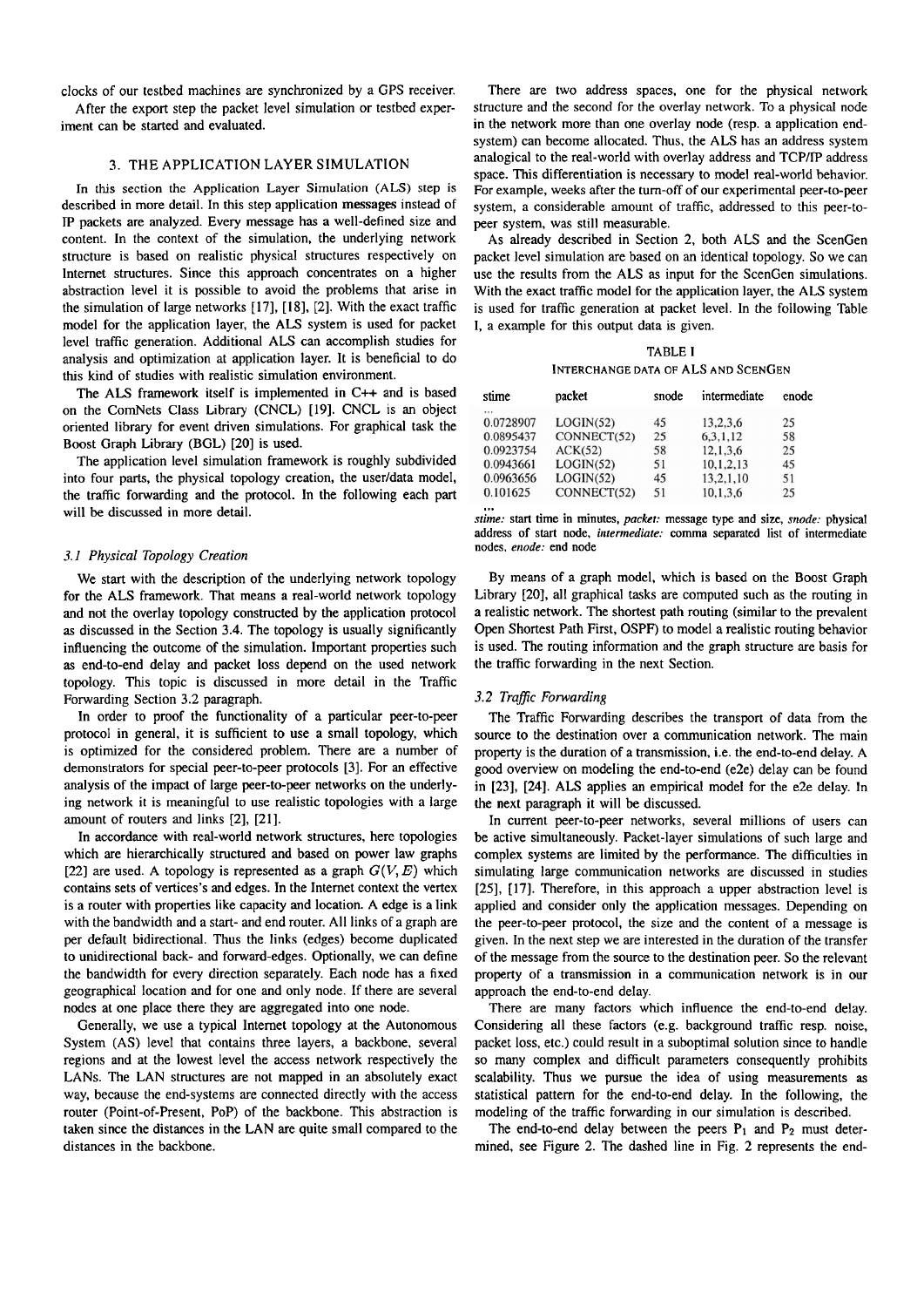

*Figure 2 - Example scenario for a traffic forwarding in a peer-to-peer overlay network* 

to-end delay between both end-systems. All the traversed links and routers are known. From this the end-to-end delay between two communicating peers is estimated. Messages from the peers incurring transmission delay  $T_h$ , the queuing delay  $Q_h$ , processing delay  $S_h$ and propagation delay  $P_h$  at each hop  $h$  from the source to the destination. Thus we get

$$
D = \sum_{h \in Path} (T_h + Q_h + S_h + P_h)
$$
 (1)

The only random component of the delay equation (1) consists of the queuing delay in the network,  $Q = \sum_{h \in Path} Q_h$ . The value of the total delay depends on the number of intermediate nodes (routers). In the example of Figure 2 we have five hops and fow intermediate routers. The deterministic part of the transmission over the five links can be determined by the message size, the distance and the electromagnetic travel time in through the physical path. In [26], [27] the authors propose several distributions to determine the e2e delay that are based on measurement results in the Intemet. Thus we are able to determine a realistic e2e delay with the suggested distributions and depending from the traversed route in the network. Later on, there is the possibility to verify the results in the ScenGen packet level simulation and if necessary restart the ALS with new parameters. At the moment the different e2e delays in the simulations is a problem. The estimation of the e2e delay delivers other results than the fairly exact computation of ScenGen, but the deviations are quite small.

#### *3.3 User* **und** *Data Model*

Our user model describes the behavior of a user who uses a peerto-peer client software. We use the notations "peer client", "peer" and "user" as synonyms because in this model a user can only start one client and a client corresponds to a peer. The data model represents the resources of a peer-to-peer network such the probability of the resource sizes. Both models are interdependent because in a peerto-peer system the behavior of the User is based on the search of resources. At first we describe the user model and hereafter the data model.

A typical action of a peer-to-peer user is to connect with the peerto-peer network. In the next step he can start to search for resources or stay online and the peer-to-peer client is able to process requests from other clients. After a certain duration the User leaves the peer-to-peer system. The user behavior depends on the peer-to-peer system (see the protocol Section 3.4), the daytime and many more parameters. There are many real-world observations and analysis of peer-to-peer traffic characteristics [28], [29], [30] that deal with these peer-to-peer parameters and distributions. ALS models a peer-to-peer user as an exponential ON/OFF source. Thereby the ON state is again divided in two sub-states : the ACTIVE state and the IDLE state. In the ACTlVE state the peer-to-peer client is currently sending a request to the peerto-peer network. Otherwise the client is in the in the lDLE state. Thus the client is ready to process queries from the other peers. For changing between both states the Pareto or Exponential distributions are used. The distribution and the parameter depends on the used peer-to-peer protocol (see Section 3.4). The next important property of the user behavior is the mean upstream and downstream bandwidth of a peer-to-peer client. As well distributions based on the specific protocol [21], [31] are used.

Further we describe the data model which characterize the size and the rank of the shared resources. For the distribution of the size of files we can use some measwements for example [30], [31]. In the first step we apply a log-normal distribution for the determination of the file sizes like in [32]. But this approach is not exact and does not fit to each peer-to-peer system. For example the author of the measurement study presented in [33] argue that **KaZaA** client users share more video data than the eDonkey users. So the file size distribution of both peer-to-peer systems are quite different. The second item of the data model is the rank of a file. Based on the observation that only a few files produce the majority of the traffic volume the choice of the shared files have a big influence on the underlying Intemet. If a peer starts to send a request, first by the distribution laws the rank and the size of the searched file will be determined. A possibility for a distribution is Zipf's law [21]. Then the request will be sent to adjacent peers. By the rank of the requested file every peer can determine the chance of success for an incoming request. The requesting peer gets messages from each peer who can provide the searched resource whereby all the steps for a query in a peer-to-peer system depends on the peer-to-peer protocol we handle in the next Section.

# *3.4 Protocol*

The last part of the ALS framework is the protocol implementation. It is a quite generic part in order to create simulations with several protocol implementations. As already described in the introduction we consider peer-to-peer Systems. For the conception phase we apply an implementation of a virtual super-peer protocol as described in [34]. We use this virtual protocol approach as a first step for further development toward most popular peer-to-peer systems like Gnutella, eDonkey and **KaZaA.** The central task of a peer-to-peer protocol is to support the searching for resources in the peer-to-peer search (overlay) network .

Thus the protocol supports the evaluation of incoming queries and if necessary the fonvarding of this requests. Also it sends the own request toward the network and checks the number of hops of the request in the network. Because a peer-to-peer system is decentral organized, the protocol is responsible for the maintenance of the structure of the search network. For example in a super-peer structure many peers are connected with one super-peer. If too many peers are connected with one super-peer the system has to restmcture itself. In a first step an additional super-peer is appointed and the peers are divided between the two super-peers. The rules for these functions are all central and must accomplish this functionality. Thus the protocol in a peer-to-peer systems has crucial influence on the whole search network and consequently to the underlying network resources. The properties of a peer-to-peer protocol are the:

- structure of the peer-to-peer search network,
- search behavior (e.g. number of hops, searching with distributed hash tables)
- network control (for example create or finish a connection, still alive messages, etc.)
- initial behavior (bootstrapping)
- influence of the user behavior  $\bullet$
- $e$  etc.

In order to make a meaningful study about the impact of a peer-topeer system at the underlying Intemet it is very important so model